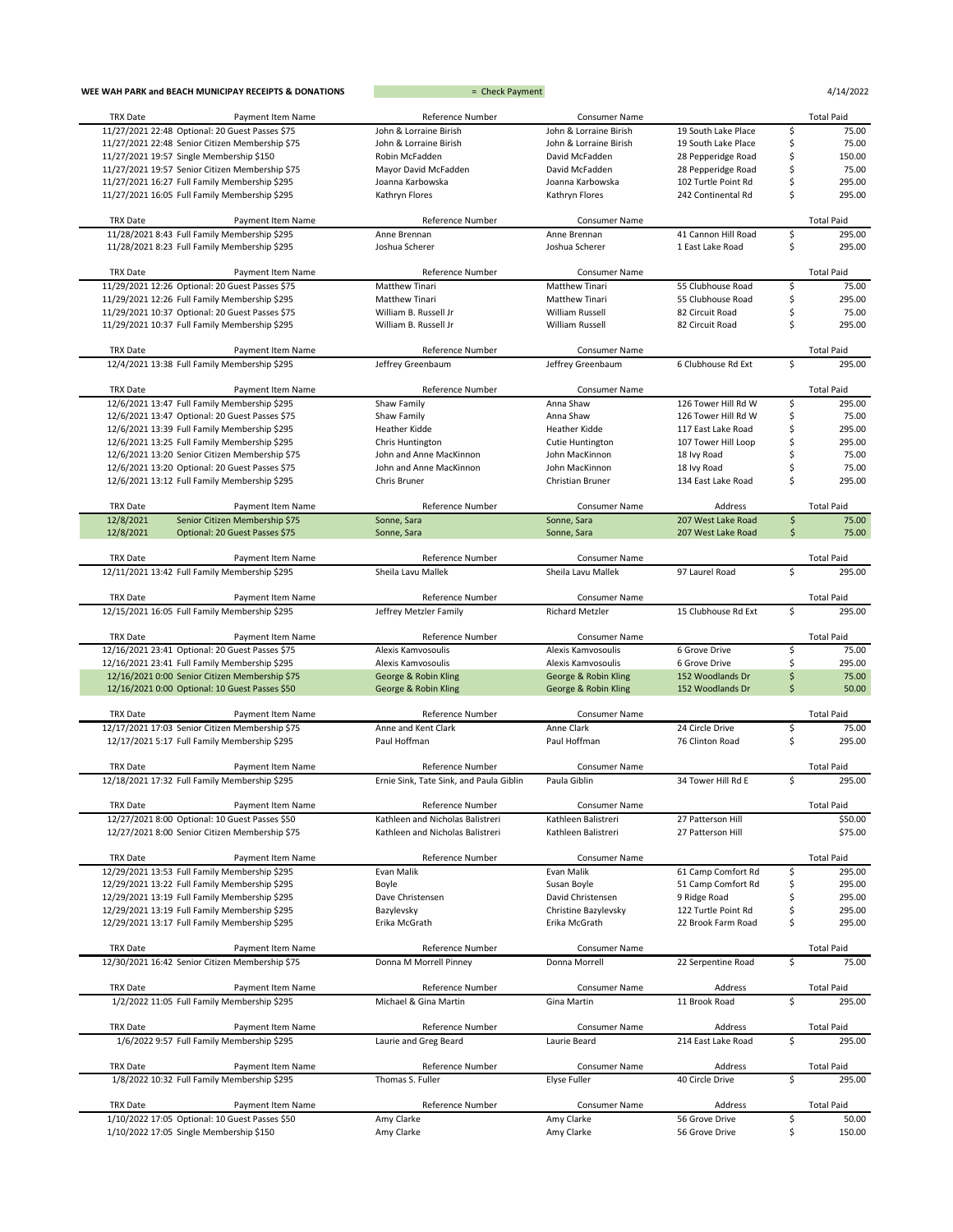| 1/10/2022 17:05 Senior Citizen Membership \$75                                         | Barbara Clarke                    | Amy Clarke                   | 56 Grove Drive                      | \$                 | 75.00                      |
|----------------------------------------------------------------------------------------|-----------------------------------|------------------------------|-------------------------------------|--------------------|----------------------------|
| <b>TRX Date</b>                                                                        | Reference Number                  | <b>Consumer Name</b>         | Address                             |                    | <b>Total Paid</b>          |
| Payment Item Name<br>1/14/2022 17:16 Adult Add-On Membership \$75                      | Donna Furman                      | Donna Furman                 | PO Box 16 Southfields               | \$                 | 75.00                      |
| 1/14/2022 17:16 Senior Citizen Membership \$75                                         | Garry Furman                      | Donna Furman                 | PO Box 16 Southfields               | \$                 | 75.00                      |
|                                                                                        |                                   |                              |                                     |                    |                            |
| <b>TRX Date</b><br>Payment Item Name                                                   | Reference Number                  | Consumer Name                | Address                             |                    | <b>Total Paid</b>          |
| 1/17/2022 10:49 Senior Citizen Membership \$75                                         | Gil De Laat                       | Gilbert De Laat              | 32 Hospital Road                    | \$                 | 75.00                      |
|                                                                                        |                                   |                              |                                     |                    |                            |
| <b>TRX Date</b><br>Payment Item Name<br>1/27/2022 22:27 Optional: 20 Guest Passes \$75 | Reference Number<br>Alane S Mason | Consumer Name<br>Alane Mason | Address<br>Camp Comfort Road        | \$                 | <b>Total Paid</b><br>75.00 |
| 1/27/2022 22:27 Full Family Membership \$295                                           | Alane S Mason                     | Alane Mason                  | Camp Comfort Road                   | \$                 | 295.00                     |
| 1/27/2022 14:46 Full Family Membership \$295                                           | Lauren Clark                      | Lauren Clark                 | 23 Schoolhouse Road                 | \$                 | 295.00                     |
|                                                                                        |                                   |                              |                                     |                    |                            |
| <b>TRX Date</b><br>Payment Item Name                                                   | <b>Reference Number</b>           | Consumer Name                | Address                             |                    | <b>Total Paid</b>          |
| 2/1/2022 15:55 Full Family Membership \$295                                            | Eleonore Cluzel                   | <b>Eleonore Cluzel</b>       | 55 Clubhouse Road                   | \$                 | 295.00                     |
|                                                                                        |                                   |                              |                                     |                    |                            |
| <b>TRX Date</b><br>Payment Item Name                                                   | Reference Number                  | Consumer Name                | Address                             |                    | <b>Total Paid</b>          |
| 2/7/2022 12:49 Full Family Membership \$295                                            | Patricia Purdy                    | Patricia Purdy               | 68 High Hill Road                   | \$                 | 295.00                     |
| <b>TRX Date</b><br>Payment Item Name                                                   | Reference Number                  | <b>Consumer Name</b>         | Address                             |                    | <b>Total Paid</b>          |
| 2/8/2022 14:20 Full Family Membership \$295                                            | Chrissy Corredor                  | Chrissy Corredor             | 81 Lorillard Road                   | \$                 | 295.00                     |
|                                                                                        |                                   |                              |                                     |                    |                            |
| <b>TRX Date</b><br>Payment Item Name                                                   | Reference Number                  | Consumer Name                | Address                             |                    | <b>Total Paid</b>          |
| 2/10/2022 0:00 Full Family Membership \$295                                            | Tavani, Philip                    | Tavani, Philip               | 52 Turtle Mountain Rd               | $\mathsf{\dot{S}}$ | 295.00                     |
|                                                                                        |                                   |                              |                                     |                    |                            |
| <b>TRX Date</b><br>Payment Item Name                                                   | Reference Number                  | Consumer Name                | Address                             |                    | <b>Total Paid</b>          |
| 2/21/2022 22:58 Single Membership \$150                                                | Ivan Tyhovych                     | Natalia Tyhovych             | 18 Acoma Road                       | \$                 | 150.00                     |
| TRX Date<br>Payment Item Name                                                          | Reference Number                  | Consumer Name                | Address                             |                    | <b>Total Paid</b>          |
| 2/25/2022 17:32 Full Family Membership \$295                                           | Gavin Maxwell                     | Gavin M Maxwell              | 86 Summit Road                      | \$                 | 295.00                     |
| 2/25/2022 13:53 Senior Citizen Membership \$75                                         | Paul Brooke                       | Paul Brooke                  | 34 East Lake Road                   | \$                 | 75.00                      |
| 2/25/2022 13:38 Senior Citizen Membership \$75                                         | Martin Pomp                       | Martin Pomp                  | 44 Ontio Road                       | \$                 | 75.00                      |
| 2/25/2022 12:53 Full Family Membership \$295                                           | Amy Gold                          | Amy Gold                     | 154 East Lake Road                  | \$                 | 295.00                     |
| 2/25/2022 12:53 Optional: 10 Guest Passes \$50                                         |                                   |                              |                                     |                    |                            |
|                                                                                        | Amy Gold                          | Amy Gold                     | 154 East Lake Road<br>16 Brook Road | \$<br>\$           | 50.00<br>295.00            |
| 2/25/2022 12:46 Full Family Membership \$295                                           | Lisa Laukitis                     | Lisa Laukitis                |                                     |                    |                            |
| <b>TRX Date</b><br>Payment Item Name                                                   | Reference Number                  | <b>Consumer Name</b>         | Address                             |                    | <b>Total Paid</b>          |
| 2/26/2022 9:26 Full Family Membership \$295                                            | Michael Haberkorn                 | Michael Haberkorn            | 224 East Lake Road                  | \$                 | 295.00                     |
|                                                                                        |                                   |                              |                                     |                    |                            |
|                                                                                        |                                   |                              |                                     |                    |                            |
| <b>TRX Date</b><br>Payment Item Name                                                   | Reference Number                  | Consumer Name                | Address                             |                    | <b>Total Paid</b>          |
| 2/27/2022 12:12 Full Family Membership \$295                                           | Jeffrey Greenbaum                 | Jeffrey Greenbaum            | 6 Clubhouse Road Ext                | \$                 | 295.00                     |
|                                                                                        |                                   |                              |                                     |                    |                            |
| <b>TRX Date</b><br>Payment Item Name                                                   | Reference Number                  | Consumer Name                | Address                             |                    | <b>Total Paid</b>          |
| 2/28/2022 8:19 Full Family Membership \$295                                            | Kathryn Flores                    | Kathryn Flores               | 242 Continental Road                | \$                 | 295.00                     |
| 2/28/2022 0:00 Optional: 10 Guest Passes \$50                                          | Marie Claude-Wrenn                | Marie Claude-Wrenn           | 41 Lorillard Road                   | \$                 | 50.00                      |
| 2/28/2022 0:00 Senior Citizen Membership \$75                                          | Marie Claude-Wrenn                | Marie Claude-Wrenn           | 41 Lorillard Road                   | \$                 | 75.00                      |
| <b>TRX Date</b><br>Payment Item Name                                                   | Reference Number                  | Consumer Name                | Address                             |                    | <b>Total Paid</b>          |
| 3/2/2022 0:00 Senior Citizen Membership \$75                                           | Salierno, Thomas                  | Salierno, Thomas             | 10 Willow Court                     | $\mathsf{\dot{S}}$ | 75.00                      |
|                                                                                        |                                   |                              |                                     |                    |                            |
| <b>TRX Date</b><br>Payment Item Name                                                   | Reference Number                  | Consumer Name                | Address                             |                    | <b>Total Paid</b>          |
| 3/3/2022 17:17 Single Membership \$150                                                 | Megan Hayes                       | Megan Hayes                  | 61 Clubhouse Road                   | \$                 | 150.00                     |
| 3/3/2022 16:12 Full Family Membership \$295                                            | Sean Madden                       | Sean Madden                  | 64 Tower Hill Loop                  | \$                 | 295.00                     |
| 3/3/2022 15:52 Full Family Membership \$295                                            | Nick Shumaker and Nacole Snoep    | Nacole Snoep                 | 104 Clubhouse Road                  | \$                 | 295.00                     |
| 3/3/2022 15:11 Full Family Membership \$295                                            | Anne Madden                       | Anne Madden                  | 64 Tower Hill Loop                  | \$                 | (295.00)                   |
| 3/3/2022 13:18 Full Family Membership \$295                                            | Babba Rivera                      | <b>Barbara Canales</b>       | 107 East Lake Road                  | \$                 | 295.00                     |
| 3/3/2022 13:18 Optional: 10 Guest Passes \$50                                          | Babba Rivera                      | <b>Barbara Canales</b>       | 107 East Lake Road                  | \$                 | 50.00                      |
|                                                                                        |                                   |                              |                                     |                    |                            |
| TRX Date<br>Payment Item Name                                                          | Reference Number                  | Consumer Name                | Address                             |                    | <b>Total Paid</b>          |
| 3/4/2022 18:15 Optional: 10 Guest Passes \$50                                          | Jedediah Turner                   | Agnes Turner                 | 49 West Lake Stable Rd              | \$                 | 50.00                      |
| 3/4/2022 18:15 Full Family Membership \$295                                            | Jedediah Turner                   | <b>Agnes Turner</b>          | 49 West Lake Stable Rd              | \$                 | 295.00                     |
| <b>TRX Date</b><br>Payment Item Name                                                   | Reference Number                  | Consumer Name                | Address                             |                    | <b>Total Paid</b>          |
| 3/7/2022 16:34 Full Family Membership \$295                                            | Benjamin Alcorn                   | Benjamin Alcorn              | 177 East Lake Road                  | \$                 | 295.00                     |
|                                                                                        |                                   |                              |                                     |                    |                            |
| <b>TRX Date</b><br>Payment Item Name                                                   | Reference Number                  | Consumer Name                | Address                             |                    | <b>Total Paid</b>          |
| 3/8/2022 10:05 Full Family Membership \$295                                            | Melanie McLennan                  | Melanie McLennan             | 194 East Lake Road                  | \$                 | 295.00                     |
|                                                                                        |                                   |                              |                                     |                    |                            |
| <b>TRX Date</b><br>Payment Item Name                                                   | Reference Number                  | Consumer Name                | Address                             |                    | <b>Total Paid</b>          |
| 3/12/2022 15:43 Optional: 10 Guest Passes \$50                                         | Peter Bush                        | Peter Bush                   | 53 Hospital Road                    |                    | \$50.00                    |
| 3/12/2022 15:43 Senior Citizen Membership \$75                                         | Peter Bush                        | Peter Bush                   | 53 Hospital Road                    |                    | \$75.00                    |
| <b>TRX Date</b><br>Payment Item Name                                                   | Reference Number                  | Consumer Name                | Address                             |                    | <b>Total Paid</b>          |
| 3/18/2022 13:59 Full Family Membership \$295                                           | Jean and Rich Donnelly            | Jean Donnelly                | 51 Clubhouse Road                   | \$                 | 295.00                     |
|                                                                                        |                                   |                              |                                     |                    |                            |
| TRX Date<br>Payment Item Name                                                          | Reference Number                  | Consumer Name                | Address                             |                    | <b>Total Paid</b>          |
| 3/21/2022 11:07 Optional: 10 Guest Passes \$50                                         | <b>Reginald Ledee</b>             | Reginald Ledee               | 26 Patterson Hill                   | \$                 | 50.00                      |
| 3/21/2022 11:07 Full Family Membership \$295                                           | Reginald Ledee                    | Reginald Ledee               | 26 Patterson Hill                   | \$                 | 295.00                     |
| Payment Item Name<br>TRX Date                                                          | Reference Number                  | Consumer Name                | Address                             |                    | <b>Total Paid</b>          |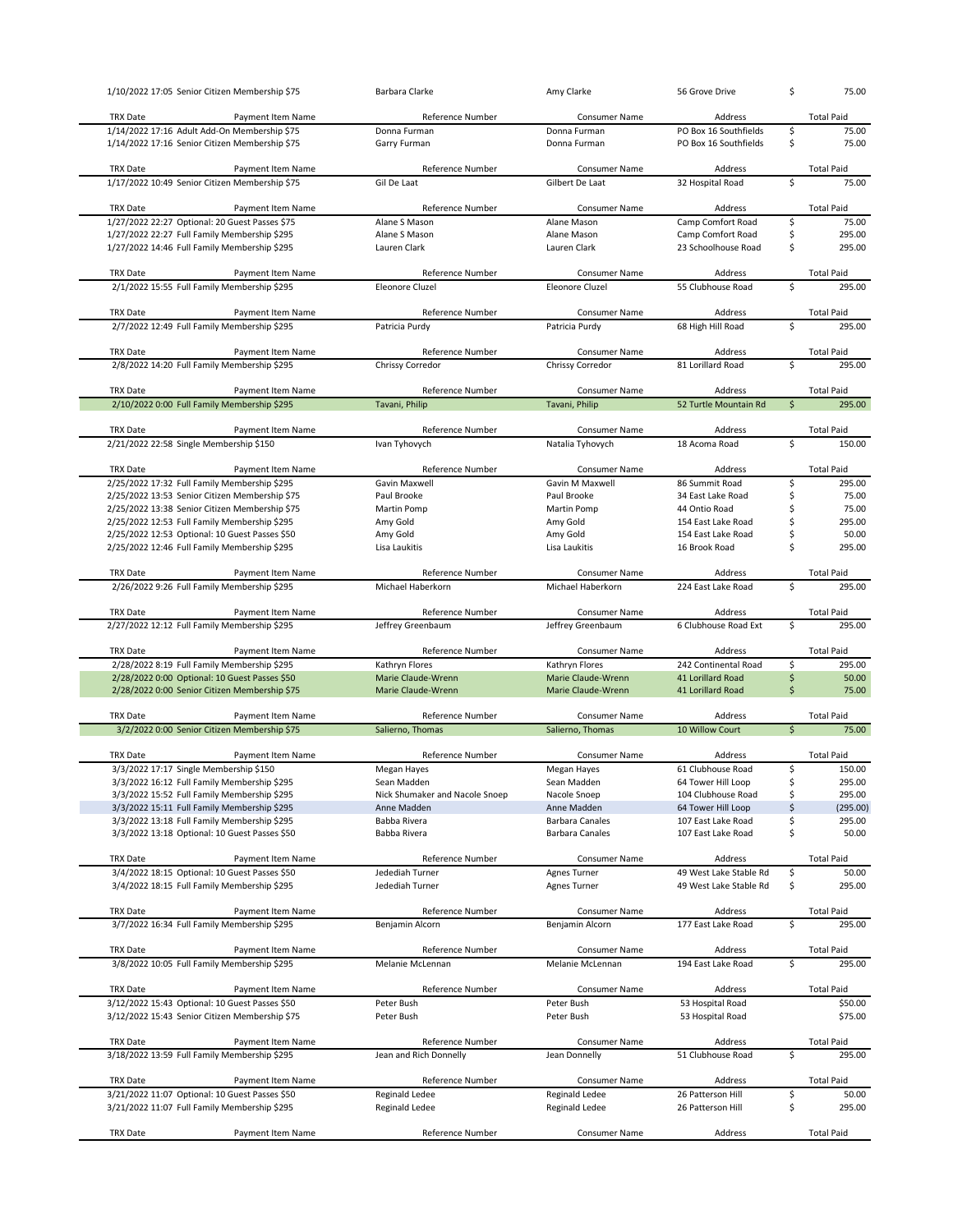|                                        | 3/22/2022 16:13 Senior Citizen Membership \$75 | Elizabeth Frassinelli                                         | LeeAnn Matthews       | 129 East Village Road  | \$  | 75.00             |
|----------------------------------------|------------------------------------------------|---------------------------------------------------------------|-----------------------|------------------------|-----|-------------------|
|                                        | 3/22/2022 16:13 Full Family Membership \$295   | <b>LeeAnn Matthews</b>                                        | LeeAnn Matthews       | 129 East Village Road  | \$  | 295.00            |
| 3/22/2022 8:59 Single Membership \$150 |                                                | Ann Ho                                                        | Ann Powers            | 1 South Lake Place     | Ś   | 150.00            |
| <b>TRX Date</b>                        | Payment Item Name                              | Reference Number                                              | <b>Consumer Name</b>  | Address                |     | Total             |
|                                        | 4/5/2022 10:26 Full Family Membership \$295    | Claudia Hanlin / Alvin Rodolfo                                | Alvin Rodolfo         | 32 East Lake Stable Rd | \$  | 295.00            |
| <b>TRX Date</b>                        | <b>Payment Item Name</b>                       | <b>Reference Number</b>                                       | <b>Consumer Name</b>  | <b>Address</b>         |     | <b>Total Paid</b> |
|                                        | 4/10/2022 17:18 Optional: 10 Guest Passes \$50 | <b>Tracy and Michael Coviello</b>                             | <b>Tracy Coviello</b> | 8 Temple Drive         | Ś   | 50.00             |
|                                        | 4/10/2022 17:12 Full Family Membership \$295   | Tracy and Michael Coviello                                    | <b>Tracy Coviello</b> | 8 Temple Drive         |     | 295.00            |
|                                        | 4/10/2022 0:00 Senior Citizen Membership \$75  | Robin Santoianni                                              | Robin Santoianni      | 62 Clubhouse Road      | \$. | 75.00             |
|                                        | 4/10/2022 0:00 Optional: 20 Guest Passes \$75  | Robin Santoianni                                              | Robin Santoianni      | 62 Clubhouse Road      |     | 75.00             |
|                                        | 4/10/2022 0:00 Senior Citizen Membership \$75  | <b>Gareth Watts</b>                                           | <b>Gareth Watts</b>   | 62 Clubhouse Road      | Ś   | 75.00             |
|                                        |                                                |                                                               |                       |                        |     |                   |
| <b>TRX Date</b>                        | <b>Payment Item Name</b>                       | <b>Reference Number</b>                                       | <b>Consumer Name</b>  | <b>Address</b>         |     | <b>Total Paid</b> |
|                                        | 4/18/2022 20:23 Full Family Membership \$295   | Melissa Meyer                                                 | Melissa Meyer         | 227 West Lake Road     | Ś   | 295.00            |
|                                        | 4/18/2022 17:39 Full Family Membership \$295   | Jim Freeman                                                   | Soo Freeman           | 24 Ridge Road          |     | 295.00            |
|                                        | 4/18/2022 17:38 Full Family Membership \$295   | Beth & Gary Glynn                                             | Beth Glynn            | 306 West Lake Road     |     | 295.00            |
|                                        | 4/18/2022 17:35 Optional: 20 Guest Passes \$75 | Beth Glynn                                                    | Beth Wade             | 306 West Lake Road     |     | 75.00             |
|                                        | 4/18/2022 15:08 Optional: 20 Guest Passes \$75 | Kevin Mullaney and Rosemary Purdy                             | Kevin Mullaney        | 76 Clubhouse Road      |     | 75.00             |
|                                        | 4/18/2022 15:08 Full Family Membership \$295   | Kevin Mullaney and Rosemary Purdy                             | Kevin Mullanev        | 76 Clubhouse Road      |     | 295.00            |
|                                        |                                                |                                                               |                       |                        |     | 295.00            |
|                                        | 4/18/2022 14:24 Full Family Membership \$295   | Richard Farley & family                                       | <b>Richard Farley</b> | 4 Ridge Road           |     |                   |
|                                        | 4/18/2022 14:24 Optional: 20 Guest Passes \$75 | Richard Farley & family                                       | <b>Richard Farley</b> | 4 Ridge Road           |     | 75.00             |
|                                        | 4/18/2022 14:11 Adult Add-On Membership \$75   | Elaine Breiland                                               | Kimberly Breiland     | 73 Circuit Road        |     | 75.00             |
|                                        | 4/18/2022 14:11 Full Family Membership \$295   | Kimberly Breiland, Adam Patrick, Katrina P. Kimberly Breiland |                       | 73 Circuit Road        |     | 295.00            |
|                                        | 4/18/2022 14:09 Full Family Membership \$295   | <b>Guy Devereux</b>                                           | <b>Guy Devereux</b>   | 178 Continental Road   |     | 295.00            |
|                                        | 4/18/2022 12:11 Full Family Membership \$295   | <b>Fabien Mermoud</b>                                         | <b>Fabien Mermoud</b> | 97 Sylvan Way          |     | 295.00            |

**TOTAL** \$ 19,805.00